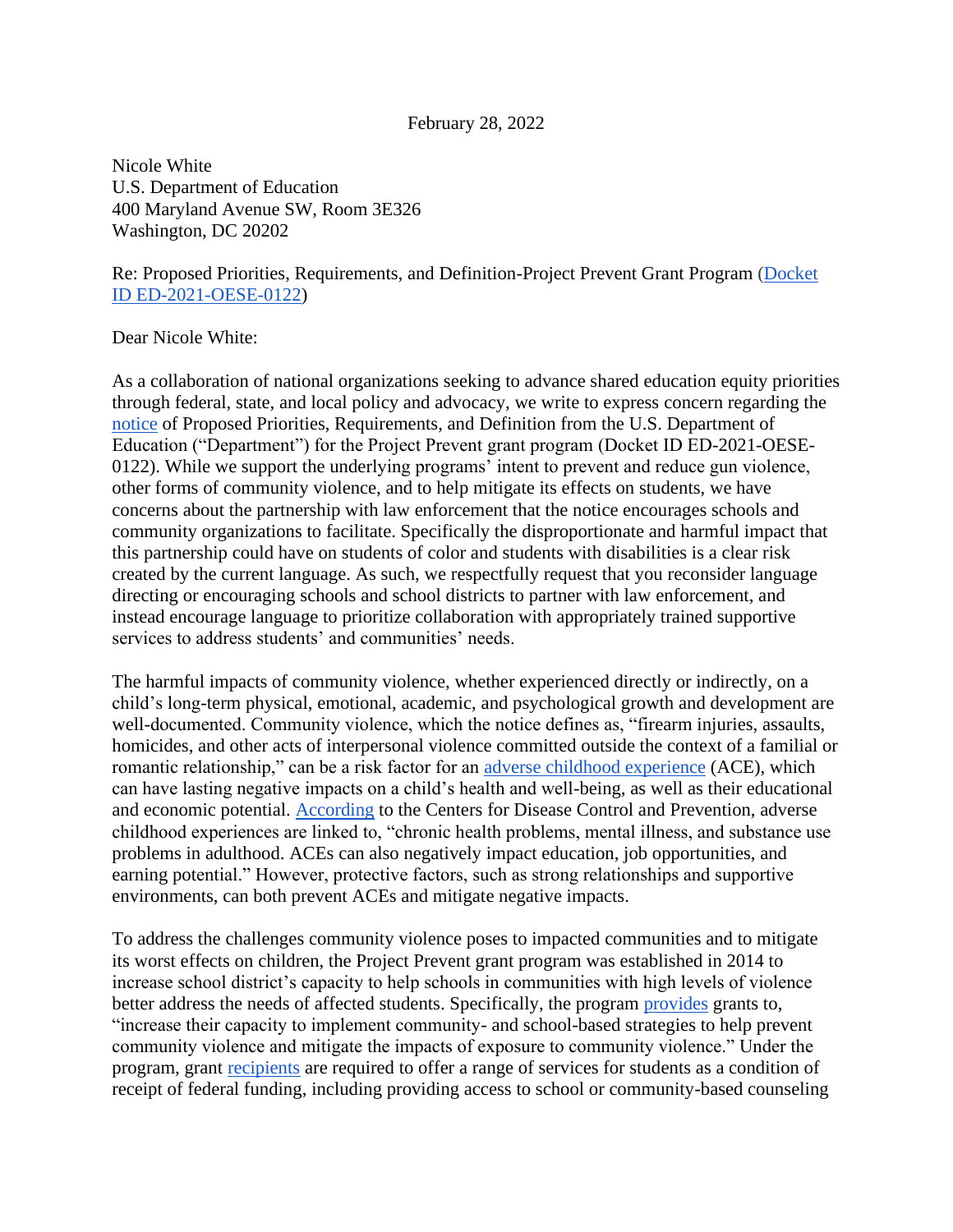services, school-based social and emotional supports, conflict resolution and other school-based strategies, and other activities to promote a safer and improved school environment. These efforts, as the notice states, "may also be carried out collaboratively and in partnership with law enforcement, where appropriate, to build safer, thriving communities."

Not only is law enforcement framed as a partner that schools and community organizations can, and should, turn to in addressing community violence, the notice itself requires in its project activities that grant recipients conduct a range of activities which may include, "Undertaking activities in collaboration and coordination with law enforcement to address community violence affecting students, to support victims' rights, and to promote public safety." Further, in the proposed application requirements, the notice states that school districts should collaborate and coordinate with law enforcement, where appropriate, to "describe the community violence that affects students in those schools… [and] utilize data and information such as incidents of community violence, gun crime and other violent crime, rates of child abuse and neglect, and other school and community crime and safety data, including on a per capita basis (such as homicides per 100,000 persons); prevalence of risk factors associated with violence-related injuries and deaths; findings from student mental health screenings or assessments, school climate surveys, and student engagement surveys; demographic data provided by U.S. Census surveys; and other relevant data and information."

While we support the underlying program's intent to equip school districts and communities with the tools and resources necessary to effectively address and help mitigate the impacts of community violence on children, we have concerns about the collaboration and coordination between law enforcement and grant recipients that the notice openly encourages. The negative effects that law enforcement have on students of color and students with disabilities, and their contribution to the overall school-to-prison pipeline, are [well-documented.](https://www.aclu.org/news/criminal-law-reform/police-in-schools-continue-to-target-black-brown-and-indigenous-students-with-disabilities-the-trump-administration-has-data-thats-likely-to-prove-it/) We know from decades of research that when law enforcement are increasingly involved in the day-to-day operations of a school, students of color and students with disabilities suffer disproportionately. These students are more likely to attend schools with fewer resources, and in turn, fewer support staff that are appropriately trained to address and facilitate their social, educational, and academic growth and development. Faced with these disparities and staff shortages, schoolbased law enforcement are often asked to intervene in ordinary school activities and disciplinary procedures that are most appropriately handled by trained staff and educators. Thus, the protective factors afforded by this program are undermined by the inclusion of law enforcement that we know create more stress for and have poor relationships with communities of color and the disability community.

According to the 2015-16 Civil Rights Data Collection (CRDC), students of color are [more](https://www.aclu.org/issues/juvenile-justice/school-prison-pipeline/cops-and-no-counselors)  [likely](https://www.aclu.org/issues/juvenile-justice/school-prison-pipeline/cops-and-no-counselors) to go to a school with a police officer, more likely to be referred to law enforcement, and more likely to be arrested at school. According to [analysis](https://www2.ed.gov/about/offices/list/ocr/docs/crdc-exclusionary-school-discipline.pdf) from the Department in 2017-18, "Black students accounted for 28.7% of all students referred to law enforcement and 31.6% of all students arrested at school or during a school-related activity—twice their share of total student enrollment of 15.1%. Similar patterns of disparities were observed for Black students served under the Individuals with Disabilities Education Act who accounted for 2.3% of total student enrollment, but 8.4% of students referred to law enforcement and 9.1% of students who were arrested." These disparities are not due to differences in student behavior; rather, suspensions,